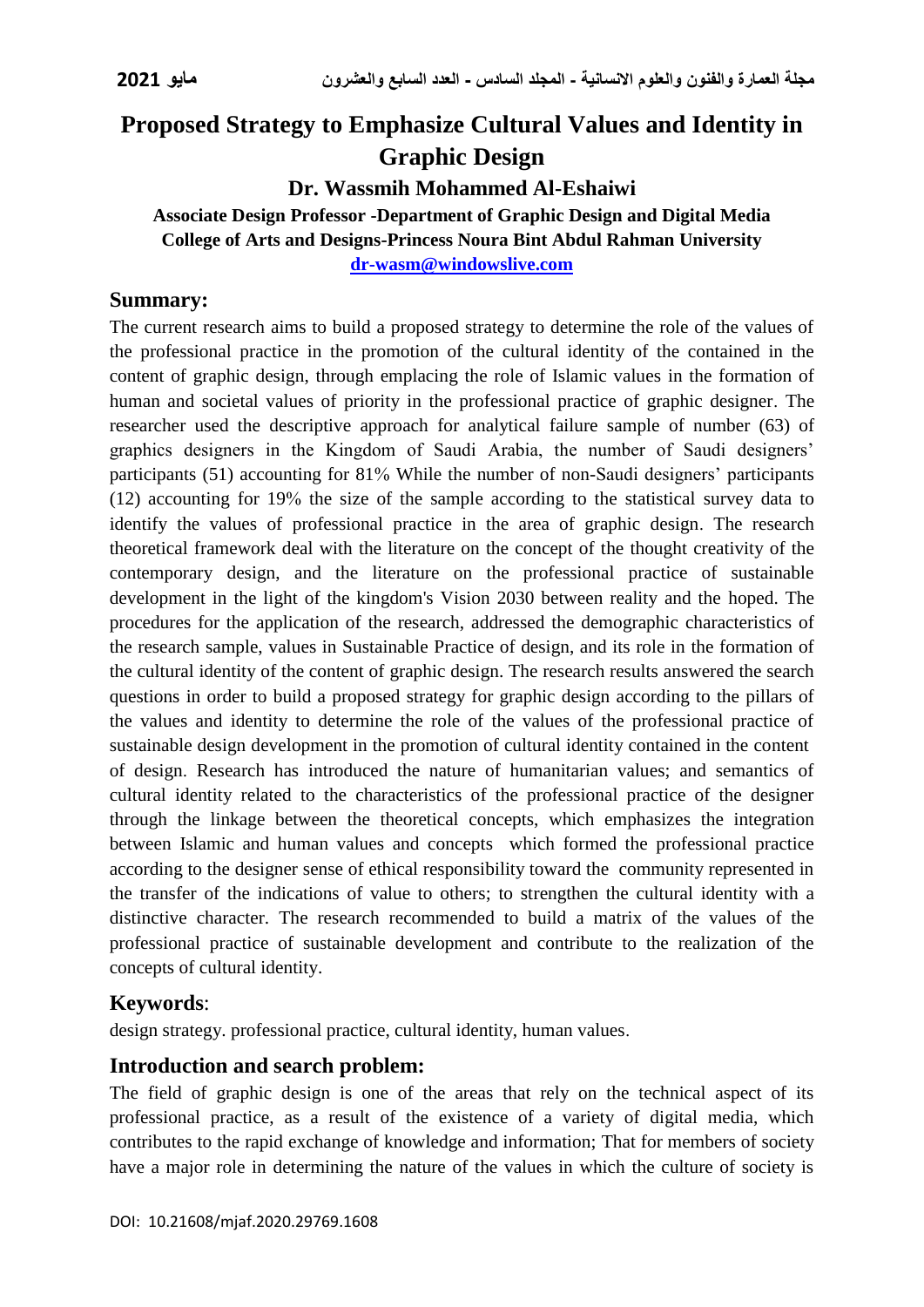formed, where the knowledge map associated with values is formulated according to the customs and beliefs of that society, especially as the value takes its importance and presence from the need of members of society to have knowledge strategies that regulate the content of those values, so each designer sees an order of his priorities of values in his professional practice, emphasizing the semantic cognitive aspect through which the values of identity enhance cultural identity. The problem with the current research is to point to the importance of Islamic values and the affirmation of cultural identity in professional practice involved in graphic design as an area of innovation for the graphic designer, and to develop a proposed strategy. Therefore, a problem can be identified by the following main question: What is the possibility of building a proposed strategy that defines the role of professional practice values in promoting the cultural identity involved in graphic design?

## **Search aims:**

The research aims to develop a proposed strategy that identifies the role of professional practice values in promoting the cultural identity included in graphic design content**.**

#### **Search questions:**

(1) What is the Islamic and community priority values in the professional practice of the graphic designer?

(2) What are the implications of cultural identity included in the content of the graphic design?

(3) What is the possibility of building a proposed strategy that defines the role of professional practice values in promoting the cultural identity included in the content of graphic design?

#### **Search importance:**

**(**1) The search contributes to the concept of knowledge economy for supporting the graphic designer and stimulating innovation.

(2) The search highlights the importance of Islamic and societal values related to the formation of cultural identity.

(3) The search emphasizes the importance of promoting value content for brand design in accordance with Islamic values and principles.

(4) The search presents the strategy of sustainable professional practice for the field of design in the light of The Kingdom's Vision 2030.

#### **Search methodology:**

The researcher used the descriptive analytical approach to identify the role of professional practice values in promoting cultural identity that helps the graphic designer to professionally graphic design content.

#### **Search sample:**

A deliberate sample (63) of Graphic designers in Saudi Arabia, the number of Saudi designers participating (51) 81%, while the number of non-Saudi designers participating (12), accounted for 19% of the sample size

Physical sample: An anthology of Saudi brand design with Symbolic semantics.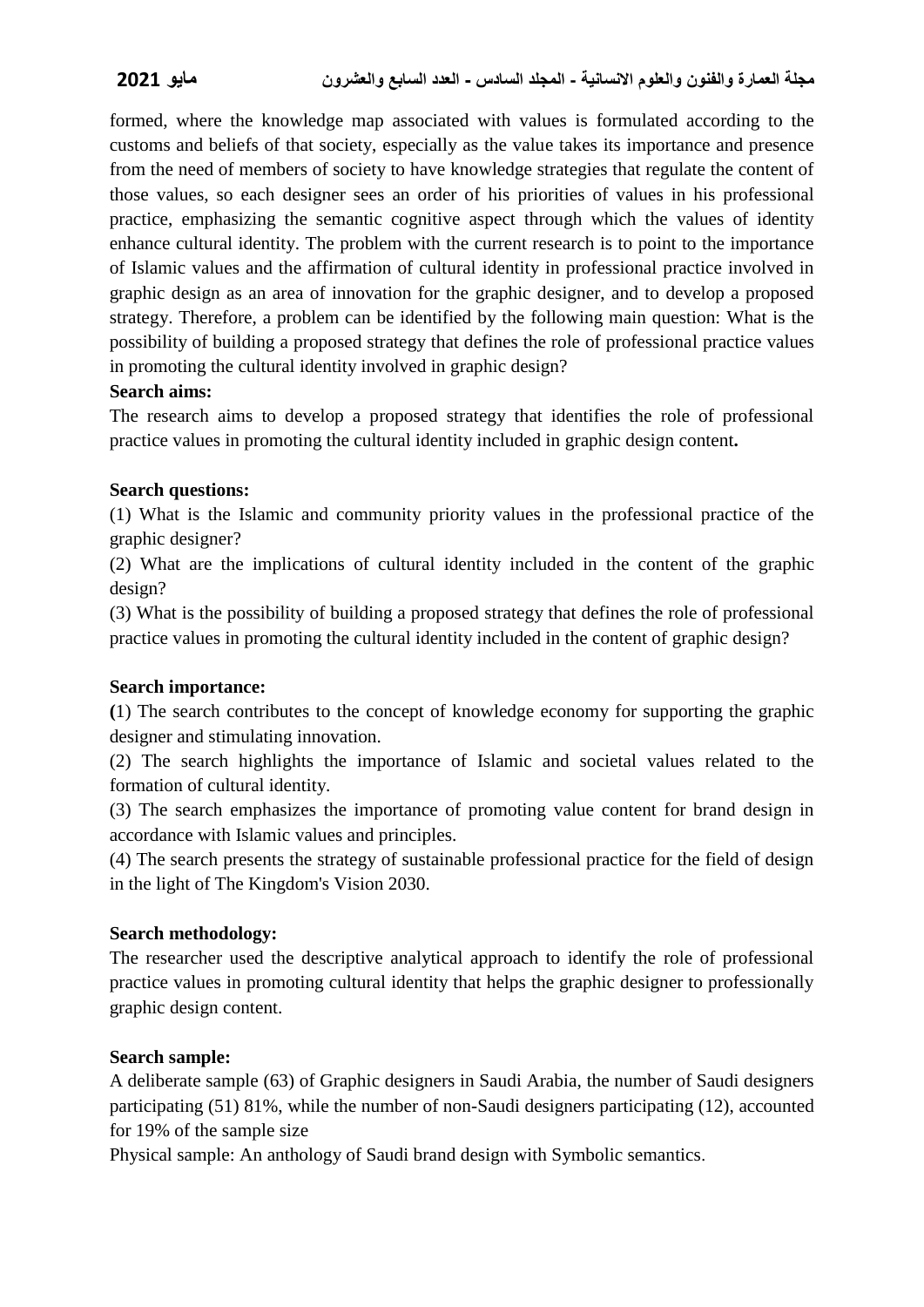#### **Search tools:**

A survey to establish the values of professional practice to enhance the cultural identity involved in graphic design, built according to the following Statistical Themes:

The first theme: the demographic characteristics of the study sample.

The second theme: values in the practice of graphic design.

The third theme: cultural identity in graphic design.

#### **Search Theoretical Framework:**

The search theoretical framework had Literary Concepts according to the following Statistical Themes:

#### **)1(** *The concept of creativity in contemporary graphic design thinking*:

Creativity is one of the important professional values, the creativity of the graphic designer means his ability to find an added meaning or new solutions for the graphic design's form and excellence, or to create an innovative art form of the design, and when designing the semantics is fully referenced to the axes of institutional identity, to draw the designer's basic ideas of design to reflect that mental image in a way consistent with the design of the product, taking into account the laws of intellectual property, the work of the designer based on the creation of solutions, and the design based on building an integrated system for the manufacture of the mental image of the theoretical framework.

# **)2(** *Sustainable professional practice in light of The Kingdom's Vision 2030 between reality and hope***:**

Graphic design innovation skills in recent decades have been of great social importance, one of the most important skills that directly contributes to the formation of cultural identity, which in turn promotes the concepts of professional practice of the graphic designer, and with rapid technical developments, the field of brand design is linked to Symbolization, visual encoding or visual coding which means the tell-for-tell of the visual components of elements that can be embodied by graphic processors, which are presented by the designer in a semiotic sémiotetic image through the plastic processing of a group Data that reflect the organization's activity, and reflect the values and images of the mind that are being formed in the mind of the recipient, loaded with a set of guidelines that are directly related to the determinants of societal values. Visual expression requires a great awareness of design concepts as well as an understanding of the principles of understanding the values of the surrounding environment, so that the designer must be aware of the foundations and principles of visual design, which is familiar with human and societal values, to be able to carry out the process of selecting information, with the aim of creating the appropriate design to express cultural variables and social contexts.

#### **Search results and discussion:**

# **To answer the first question: What is the priority of Islamic, human and community values in the graphic designer's professional practice?**

#### *Islamic values and their role in promoting social norms*:

Values are a necessity for human formation, they are neither relative nor individual, they are absolute and shared values, and in order to function well, their members must apply certain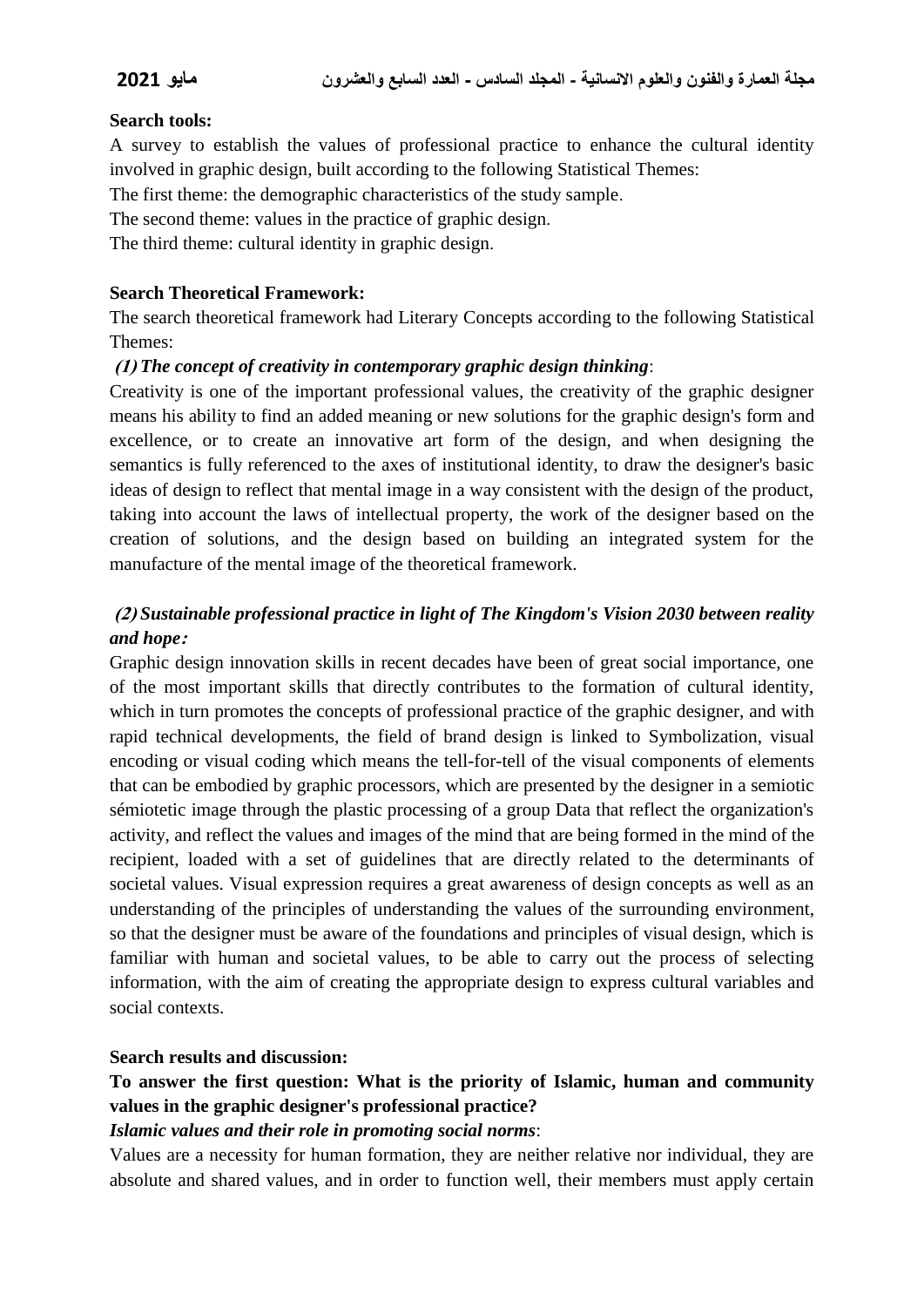values and conform to their order, because they will unite them, they are essential and complementary values, where: Personality is shaped by a set of ethical values and standards that make them integrated and able to interact with society:

 $(1)$ The value of honesty.

)2(The value of ambition and high energy.

)3(The value of time investment.

)4(Professional value.

### *Priorities of the graphic designer's professional practice values***:**

Values are generally a cultural criterion that can be approached by objects or actions; If the values are particularly relevant to the professional activity of the graphic designer because of the nature of his work, his association with the field of human relations, and his direct dealings with clients, these values affect the practical design practices of the work environment. Human values vary according to the factors that make up them. The International Federation of Designers has identified some of the core values of professional design practice:

Commitment to the value, importance and dignity of the individual in society and respect for human rights.

Respect the confidentiality of the relationship with customers and not disclose weaknesses in the light of competitiveness between companies.

- Commitment to make every effort for the benefit of customers and to endure hardships and patience in accordance with the contracts.

Commitment to the highest professional rates of personal and professional performance.

- Commitment to help customers to meet their needs to the extent that it achieves the design objectives.

- Commitment to work in accordance with the parameters of intellectual property laws.

# **To answer the second question: What are the implications of cultural identity included in the content of graphic design?**

Cultural identity is defined as a homogenous complex of perceptions, memories, symbols, values, creations, expressions and aspirations of a person or a group, and this group forms a nation with its identity and civilization that varies from place to place in the world. Other definitions include: that set of core values, perceptions, and behaviors learned from the family and other institutions in society, such as religious, educational and professional institutions. The brand reflects the activity and thinking of the graphic designer over the years, during which the product gained consumer confidence in the features of the product, especially in light of the rapid development of design technology. The research emphasizes the importance of graphic design building for its active role in economic growth, by activating increased competitiveness and achieving vision 2030's aspirations for market reality, opportunities and challenges, which represents the highest investment aspect in Saudi Arabia.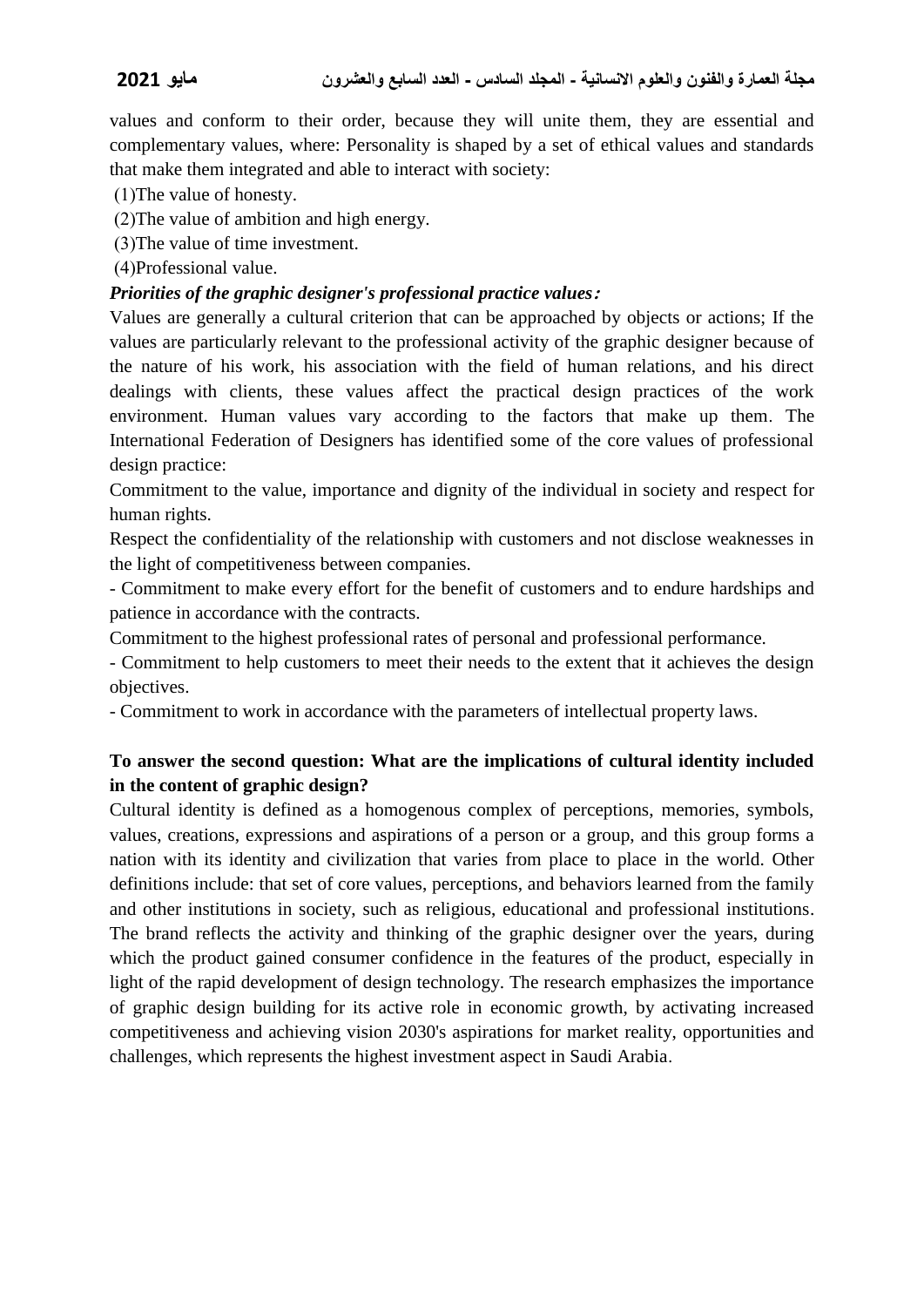**To answer the third question: What is the possibility of building a proposed strategy that defines the role of professional practice values in promoting the cultural identity involved in graphic design content?**

## *Building strategy:*

When the Islamic value syllabus is integrated with the objectives of building and preparing the designer's thinking values, psychology, knowledge, and skills with modern academic programs in providing a professional practice, this ensures the achievement of the outputs of conscious designers to serve themselves, and enhance the professionalism of professional practice. The reform, the researcher sees the importance of building the proposed strategy, which is based on three pillars:

(1) Results of a field opinion survey of a group of graphic designers.

(2) Islamic values and their role in supporting innovative thought.

(3) The content of cultural identity in the formation of graphic design thought.

## *Strategy objectives:*

(1) This strategic vision aims to present a proposal that will help the graphic designer achieve innovation in his design, based on values in practice, and highlight cultural identity in production.

(2) Linking the theory and practice that there is an integration of cultural identity as concepts, production or visual images of society and the contemporary reality we live in based on cognitive openness and dealing with others.

(3) Linking theory and practice that supports the integration of Islamic values as concepts and practice, as well as supporting the moral responsibility of society and adapting the contemporary reality we live in.

# *The ingredients for achieving the strategy:*

(1) Comprehensive interest in acquiring skills and good preparation in the learning phase of theories, concepts, design, and knowledge, science and theories in the field of specialization.

(2) The careful specialization in its field with the lack of complexity leading to the waste of effort, time and innovation by adding new ones.

(3) Mastery of high professional skills acquired from knowledge, and cognitive ability for accelerated developments in the presence of technological development.

(4) Investing the power of the influence of the graphic designer's production in the target group, based on specific positive trends and orientation to achieve continuous integration between variables of the social age and patterns of cultural identity.

# *Strategy Description:*

(1) In brand design, it can go from the attention to value in practice to the level of value transfer to others, and cultural identity through symbol semantics or graphic processors of formal synthesis.

(2) The values of the designers can be developed according to the value they need to develop, and this requires the selection of appropriate receiving methods to establish them.

(3) Islamic values in professional practice are a fundamental building of their creative strategies and practices in the proven design of cultural identity.

(a) Commitment to Islamic values in his professional practice achieves.

(b) Adherence to the manifestation of identity, culture with high values, achieves.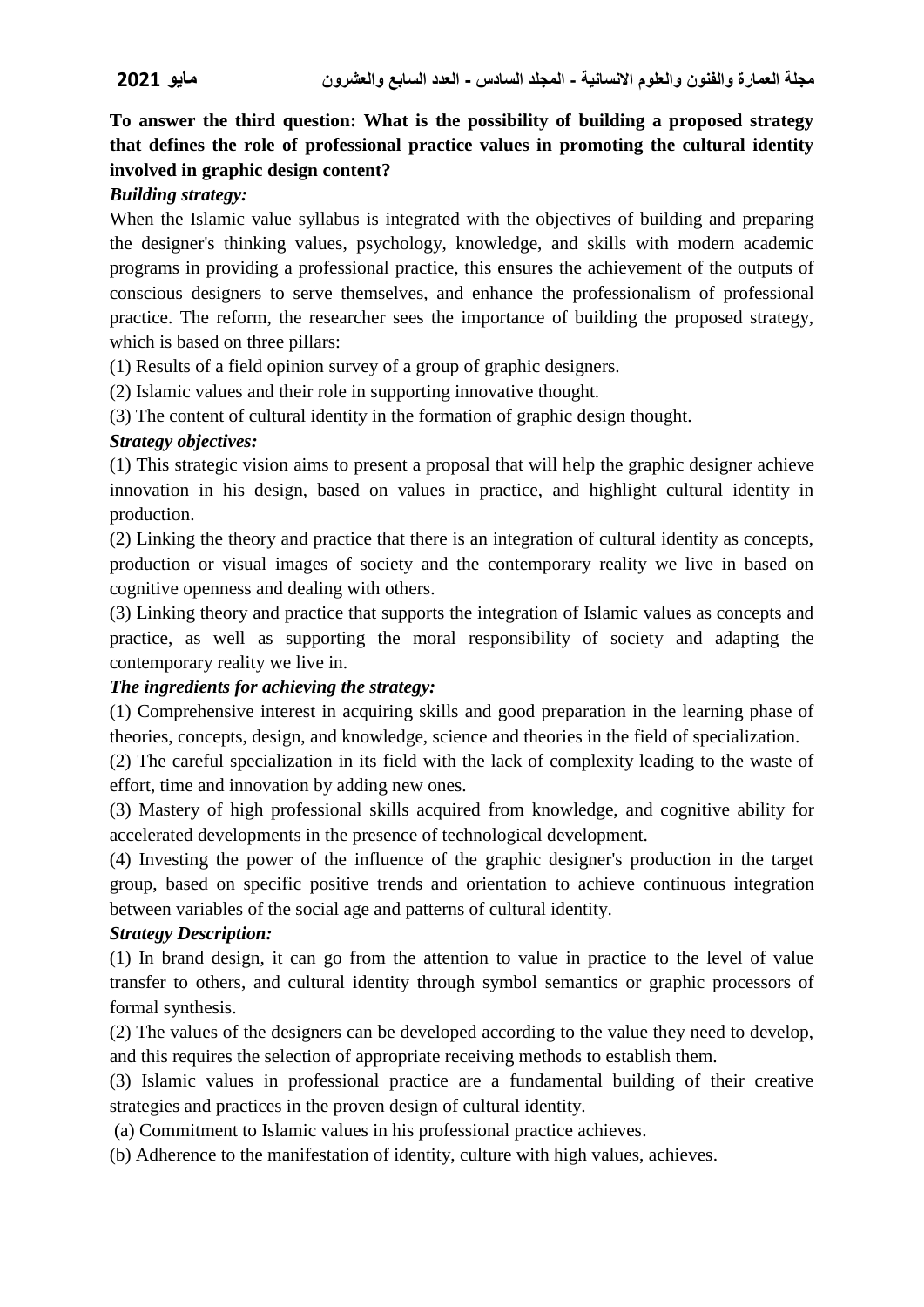# **Results of the application of the professional practice strategy:**

By applying human values and cultural identity, the qualities of the designer's professional practice according to the results of the research are as follows:

Creative practice Achieving institutional goals.

Identify strategic values in your organization.

Focus on professional processes.

Growth in professional practice.

# **Search recommendations:**

 )1(Building a matrix of values according to the needs of the team, for the competence sits on the designer and his behavior by participating in the working group.

 )2(Prioritize the values of sustainable professional practice of the graphic designer and their relationship to the formation of a community culture.

 )3(Out of respect for the culture of the other, it is emphasized that individuals have the right to choose their values, principles and directions, and no one has the right to impose undesirable values or behaviors in order to achieve moderation.

 )4(Further studies that offer the graphic designer ways to contribute to the realization of the concepts of cultural identity.

# **References:**

-Quran al Karim.

1- Holy Quran.

-aldiybu, 'iibrahim . alqiam alddafieat liltajdid fi alfikr al'iislami. qitar: mutamar naql watawtin altiknulujia fi alealam al'iislami, rabitat aljamieat al'iislamiat, 2011.

2- Ibrahim Al Dibu "defensive values for renovation of Islamic intellect" Qatar- conference of transformining technology in the Islamic world" league of Islamic associations.

-Eabd al Khaliq, Ahmad Mohamed. khasayis wala' aleumala' lilealamat altijariat ka'adat litahsin rabhiat munazamat alaiemali, linadana: aljamieat al'amrikia (rsalat dukturah),2008.

-Mustafa, Amal Shahatatu. alqiam al'akhlaqiat almutadamanat fi kutib altarbiat aldiyniat al'iislamiat bialhalqat alththaniat min altaelim al'asasii fi daw' almutaghayirat aleisriati, alqahrt: jamieat alaizihar( risalat dukturah), 2006.

-Mikhail, Dayan. thunayiyat allughat fi altawasul albasrii alsuwrat walmadmun fi altaybughrafii alearabiat wallaatiniati, al'ardun: jabal eumr, 2017.

-Albayshi, Saham Eibayda. aleawlamat walhuiat althuqafiatu: dirasat ealaa eayinat min altullab waltaalibat fi jamieat almalik saeud. almamlakat alearabiat alsaeudiati: jamieat almalik sueud (rsalat majstayr), 2008.

-Tih, Tariq. 'iidarat altswyq. al'iiskandariat: dar alfikr aljamiei, 2008.

-Al Shadiaqu, Ronda. khutat al'umam almutahidat liltanmiat almustadamat 2030. almutamar al'iiqlimiu lilaitihad alduwalii lijameiaat almaktabat w muasasatih fi almintaqat alearabiati,alhamamati, tuns: 20 , tamuwz 2017, s s. 153-161.

-Qasim, Khalid. dawr 'iistratijiat alaiqtisad almuerifii fi tahqiq altanmiat almustadamat lilsinaeat almuerifiat alearabiati. almutamar alearabii hawl alathar alaiqtisadiat waltanmawiat litaqniat alnanw. alryad: madinat almalik eabd aleaziz lileulum waltaqniat. 2010, s s. 129 144. -Al Eubidi, Biaism Eibas. aleallamat altijariat dilalatiha alwazifiat